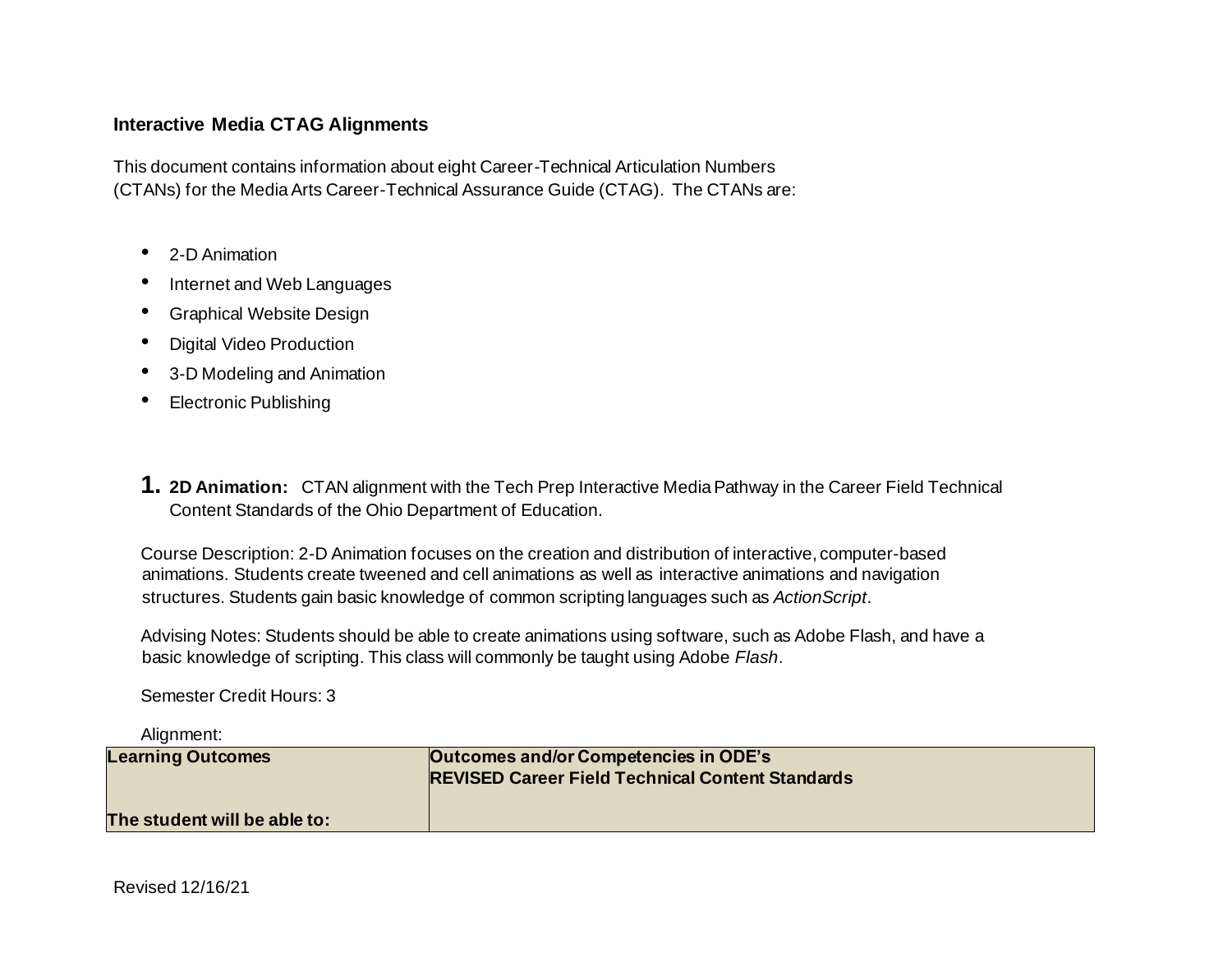| industry standard 2-D<br><b>Animation authoring software</b><br>2. 2. Create 2-D animations using<br>industry standard<br>authoring software | 1. Utilize the interface and tools of 7.1.1 Identify the types and uses of interactive media environments (e.g., web-based,<br>kiosks, games, mobile devices, video, print).<br>7.1.2 Describe the components of interactive media.<br>7.6.5. Create 2-D or 3-D environments.                                                                                                                                                                                                                                                                                                                                             |
|----------------------------------------------------------------------------------------------------------------------------------------------|---------------------------------------------------------------------------------------------------------------------------------------------------------------------------------------------------------------------------------------------------------------------------------------------------------------------------------------------------------------------------------------------------------------------------------------------------------------------------------------------------------------------------------------------------------------------------------------------------------------------------|
| Click here to enter<br>proposed Learning<br>Outcome<br>Perform advanced<br>editing<br>3.<br>techniques within 2-D<br><b>Animations</b>       | Choose a navigational menu structure (e.g., rollovers, drop-downs, disjointed).<br>7.2.1<br>7.2.2 Construct and place navigational units.<br>7.2.3<br>Build in interactive elements.<br>7.2.4<br>Determine uses and needs for site maps, multimedia scripts, storyboards,<br>and flowcharts.<br>7.2.6<br>Show placement of buttons and navigational graphics.<br>Create special effects and virtual navigation.<br>7.6.4<br>7.6.2. Import 2-D or 3-D assets.<br>7.6.3. Create key frames and apply tweens<br>and paths<br>7.6.4. Create special effects and virtual navigation.<br>7.6.5. Create 2-D or 3-D environments. |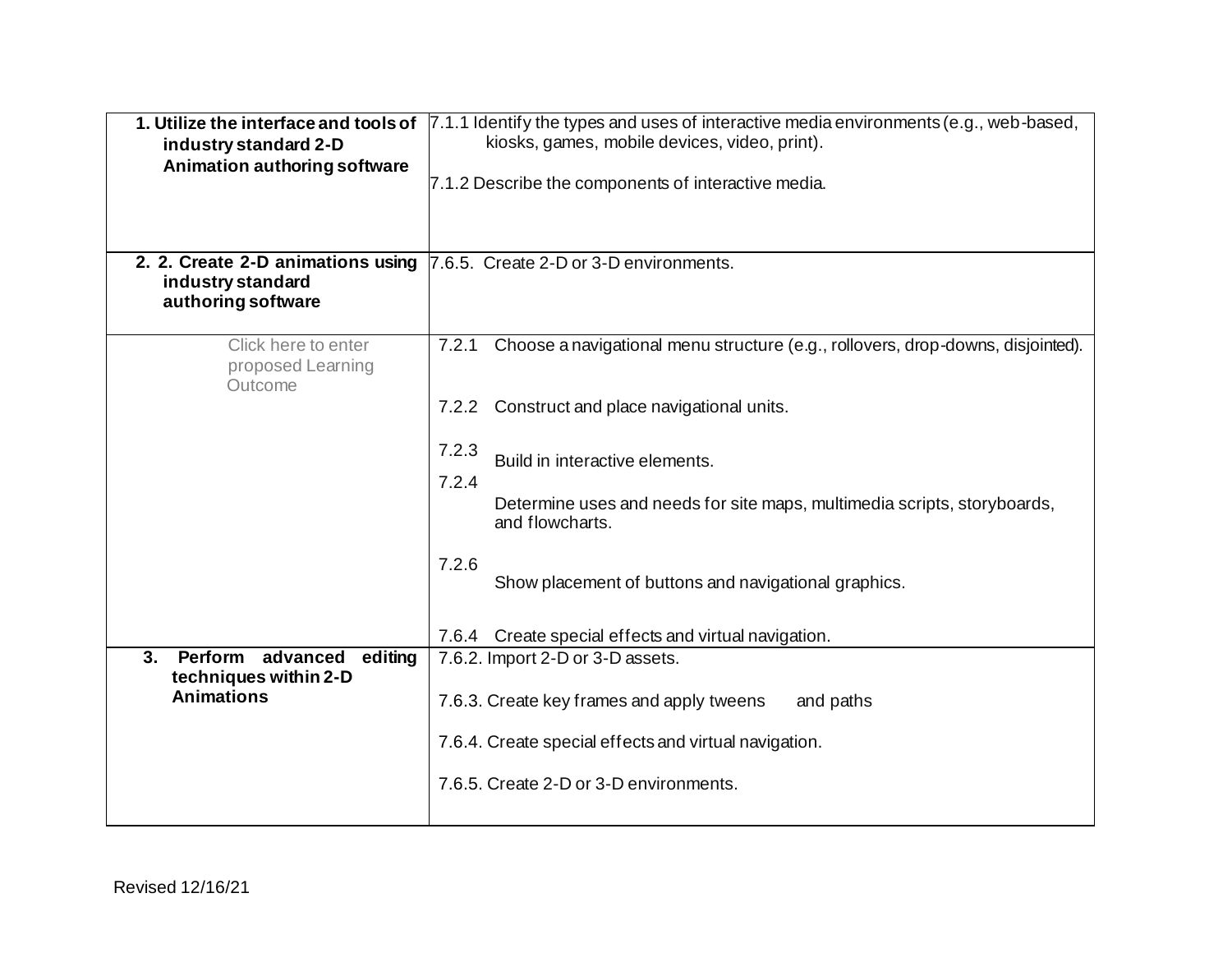| 4. Integrate 2-D animations with<br>other applications                     | 7.3.1. Select the media elements to be used (e.g., sound, video, graphics, text,<br>animation).<br>7.3.2. Generate text for multi-image presentations (e.g., title graphics, charts,<br>graphs).<br>7.3.3. Incorporate graphics (e.g., digital, handdrawn, photographic). |
|----------------------------------------------------------------------------|---------------------------------------------------------------------------------------------------------------------------------------------------------------------------------------------------------------------------------------------------------------------------|
| 5. Generate images in the<br>appropriate output format for<br>intended use | 7.6.6 Render and export animations.                                                                                                                                                                                                                                       |
| 6. Incorporate interactive media<br>elements such as sound,                | 7.3.4. Incorporate computer animation.                                                                                                                                                                                                                                    |
| video, vector, and raster<br>graphics in a 2-D animation                   | 7.3.6. Incorporate video footage.<br>7.3.8. Record and/or acquire sound track (e.g., narrative, voiceover,<br>sound<br>effects, music).<br>7.3.9. Integrate sound with visuals.                                                                                           |
|                                                                            | 7.3.10 Produce, test, debug, and archive final product.                                                                                                                                                                                                                   |

**2. Internet and Web Languages:** CTAN alignment with the Tech Prep Interactive Media Pathway in the Career Field Technical Content Standards of the Ohio Department of Education.

Course Description: Internet and Web Languages is an introductory course in Internet technologies and creating Web sites using markup, styling, and scripting languages such as HTML and CSS. Students understand the general nature, function, and structure of the Internet and World Wide Web and develop a simple, static, Web site using a text editor.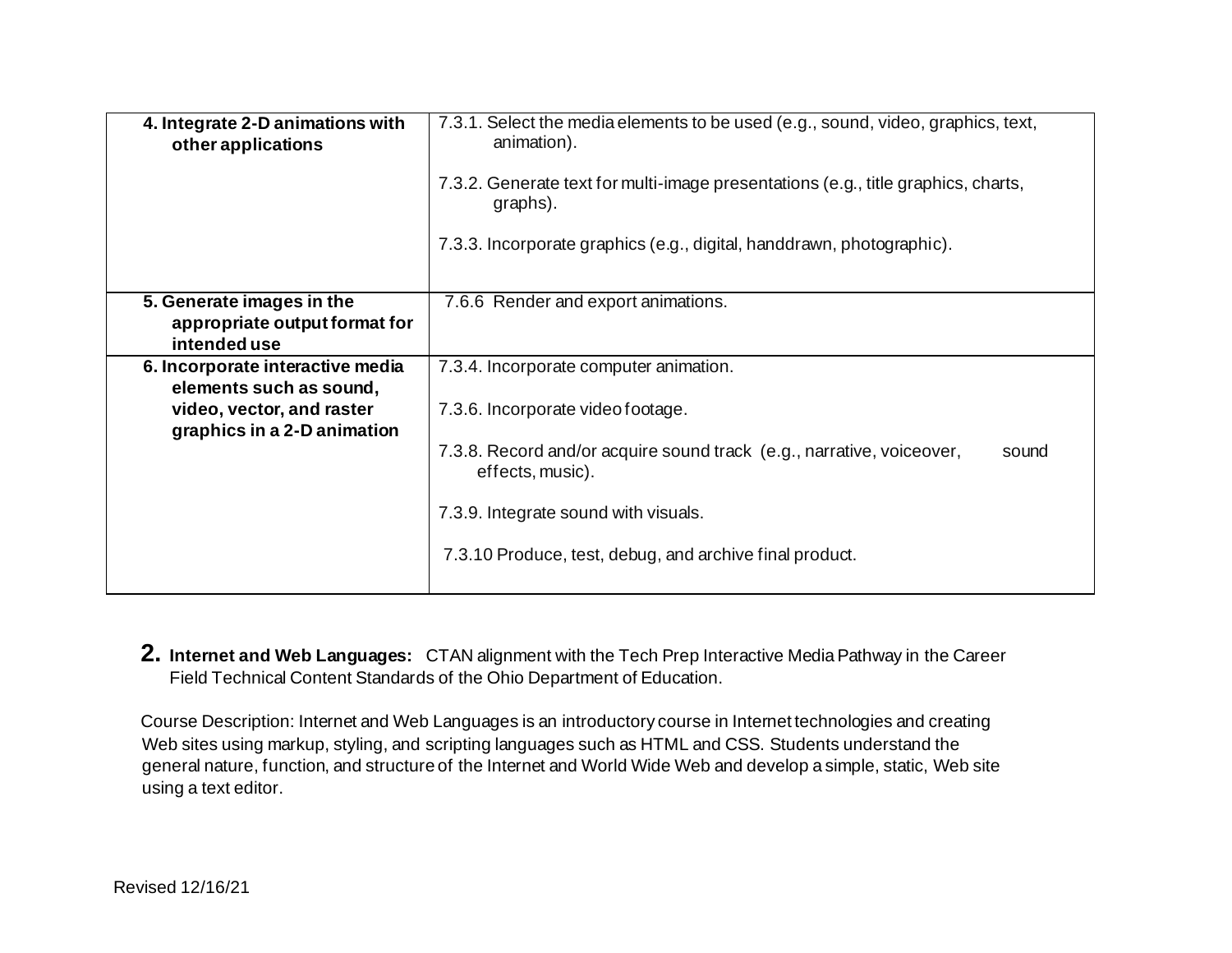Advising Notes: Please note that this course is NOT a pre-requisite for Graphical Web Design. Students need not fulfill the requirements for this class to receive credit for the Graphical Web design class if they meet the outcomes of Graphical Web Design. Semester Credit Hours: 3

| <b>Learning Outcomes</b>                                                                                                                                                | <b>Outcomes and/or Competencies in ODE's</b><br><b>REVISED Career Field Technical Content Standards</b>                                                                                 |
|-------------------------------------------------------------------------------------------------------------------------------------------------------------------------|-----------------------------------------------------------------------------------------------------------------------------------------------------------------------------------------|
| The student will be able to:                                                                                                                                            |                                                                                                                                                                                         |
| 1. Articulate how the Internet and<br><b>World Wide Web function,</b><br>including the client/server<br>architecture, the role of<br><b>Internet Service Providers,</b> | Describe the basic principles of Hypertext<br>6.1.1<br>Markup Language<br>(HTML) and its functional relationship with web browsers.                                                     |
| and apply basic Internet<br>applications                                                                                                                                |                                                                                                                                                                                         |
| 2. Understand the issues related<br>to interface design for the<br><b>World Wide Web</b>                                                                                | Plan a webpage considering subject, devices, audience, layout,<br>6.1.2<br>color, links, graphics, and Americans with Disabilities Act (ADA)<br>requirements.                           |
| 3. Apply functions of Web various<br>Web languages, including but<br>not limited to HTML, XHTML,<br>XML, CSS, JavaScript.                                               | Select and apply scripting languages used in Web<br>development.<br>6.5.3 Utilize standard Web programming languages (e.g., markup,<br>scripting<br>languages) in Web site development. |

Alignment: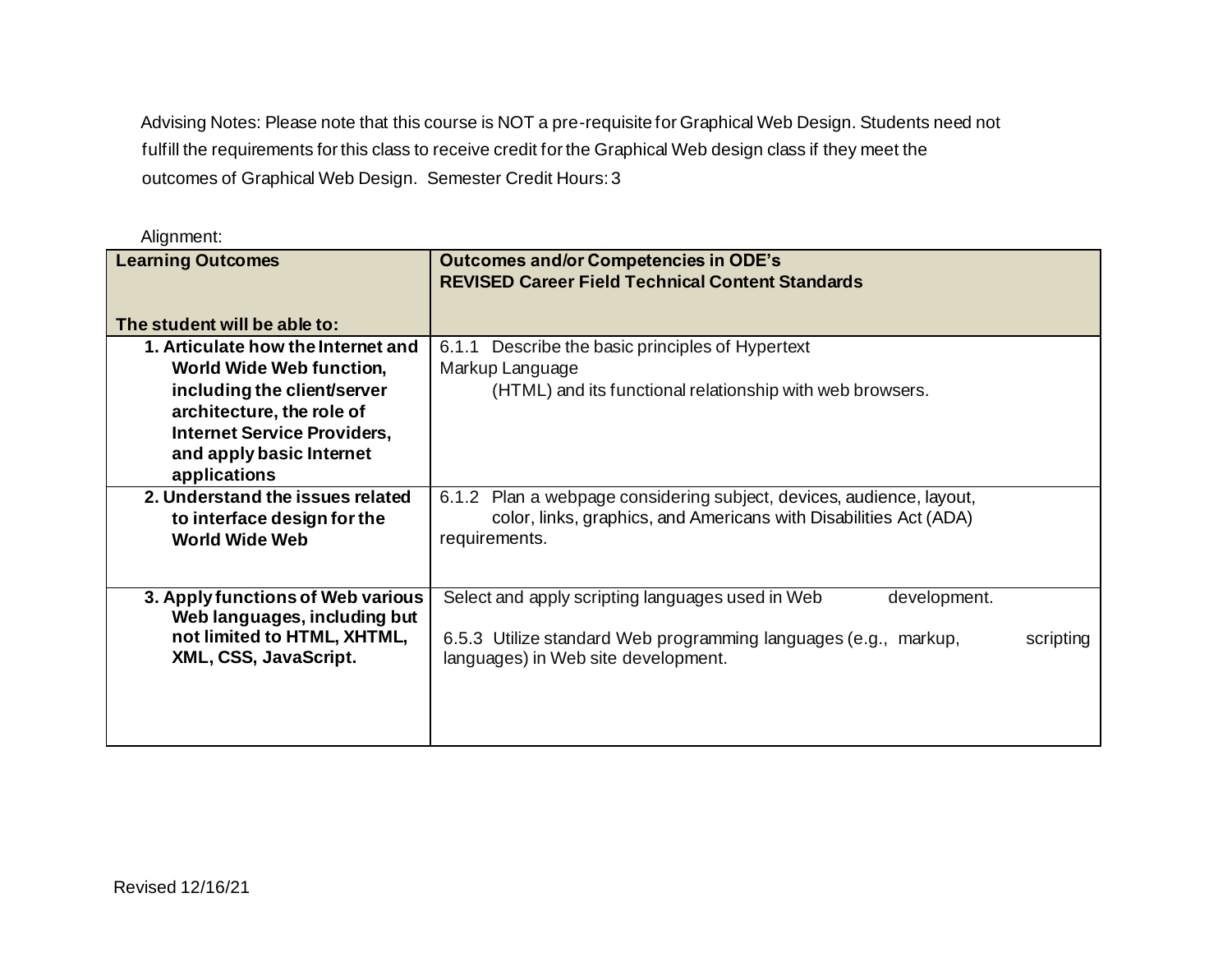| 4. Build a Web page using current<br><b>HTML and CSS standards to</b><br>establish document structure<br>and content. | 6.1.5 Create and format ordered and unordered lists on a webpage<br>HTML list formatting tags.<br>6.1.6 Create and format a table in a webpage using<br><b>HTML</b> table<br>formatting tags and attributes<br>Integrate styles (e.g., inline or external<br>6.1.7<br><b>Cascading Style Sheets</b><br>$[CSS]$ ).<br>6.2.1. Create absolute links and relative links. | using  |
|-----------------------------------------------------------------------------------------------------------------------|-----------------------------------------------------------------------------------------------------------------------------------------------------------------------------------------------------------------------------------------------------------------------------------------------------------------------------------------------------------------------|--------|
|                                                                                                                       | 6.2.2. Write a Hypertext Markup Language (HTML) anchor that links<br>another section of the same webpage.                                                                                                                                                                                                                                                             | to     |
|                                                                                                                       | 6.2.3. Create hyperlinks that send e-mail messages and download<br>6.2.4 Insert image and wrap text around the image using Cascading<br>Style Sheets (CSS).                                                                                                                                                                                                           | files. |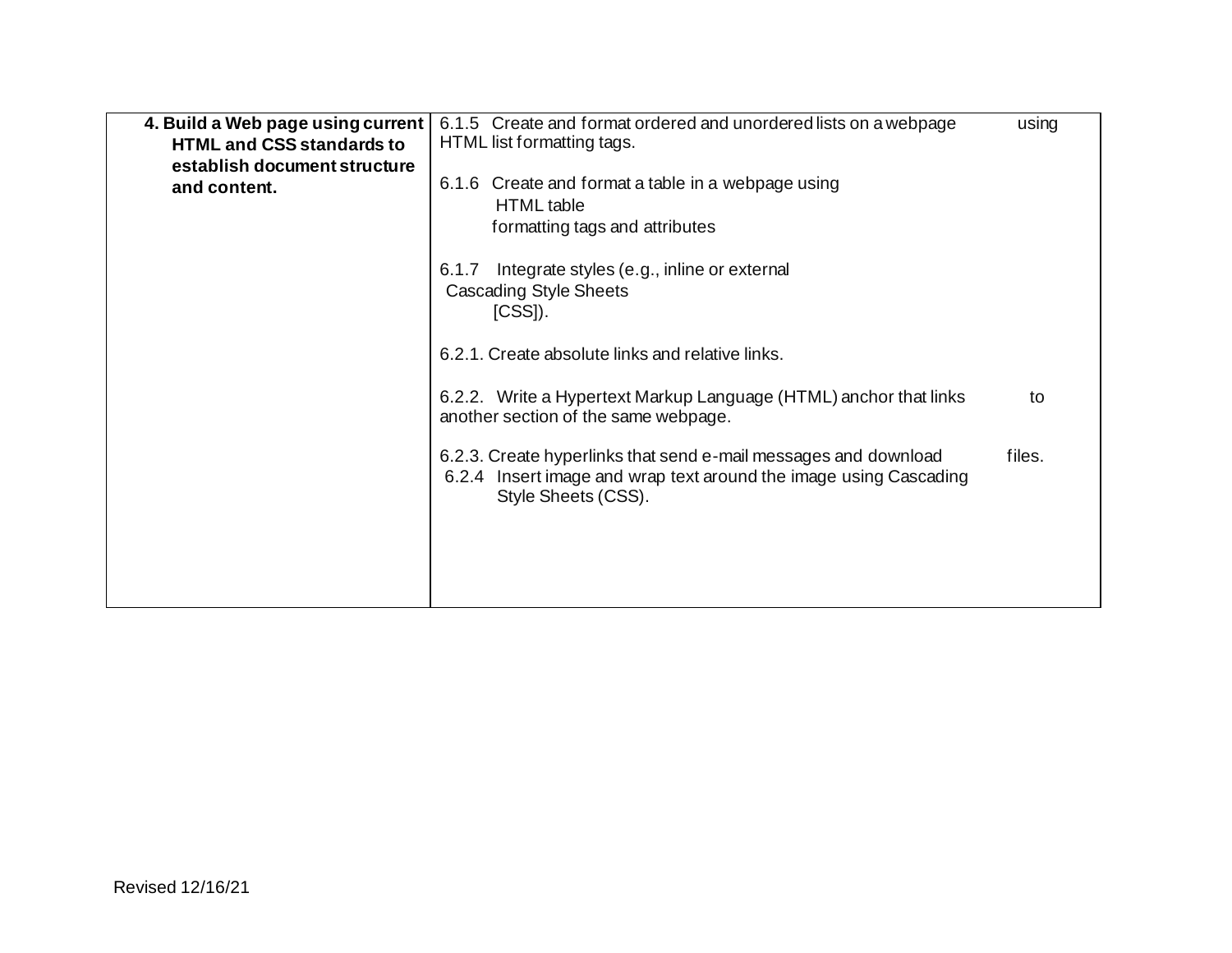| Resize a graphic image in a webpage using CSS.<br>6.2.5                                                                                                                 |
|-------------------------------------------------------------------------------------------------------------------------------------------------------------------------|
| 6.2.6<br>Insert audio and video files into a webpage using HTML tags.                                                                                                   |
| 6.2.7 Build a hover or mouse-over effect to change the style of a link.                                                                                                 |
| 6.4.1. Design a data entry form from specifications that will accept variety of user<br>inputs, (e.g., radio buttons, text entry fields, check boxes, drop-down menus). |
| 6.4.2. Write the Hypertext Markup Language (HTML) code to add a form to a<br>webpage.                                                                                   |
| 6.4.3. Write the HTML code to add text entry fields, radio buttons, check boxes, drop-<br>down menus, and other user inputs to a form.                                  |
| 6.4.4. Explain the concept of a form action.                                                                                                                            |
| 6.4.5. Write the HTML code to add a working button (e.g., submit, reset) to a form.                                                                                     |
| 6.4.6. Format a completed form using HTML and Cascading Style Sheets (CSS) (e.g.,<br>fieldset, tabindex).                                                               |
| 6.4.7 Code scripting to interact with data sources (e.g., database,<br>web<br>services).                                                                                |
|                                                                                                                                                                         |
|                                                                                                                                                                         |
|                                                                                                                                                                         |
|                                                                                                                                                                         |
|                                                                                                                                                                         |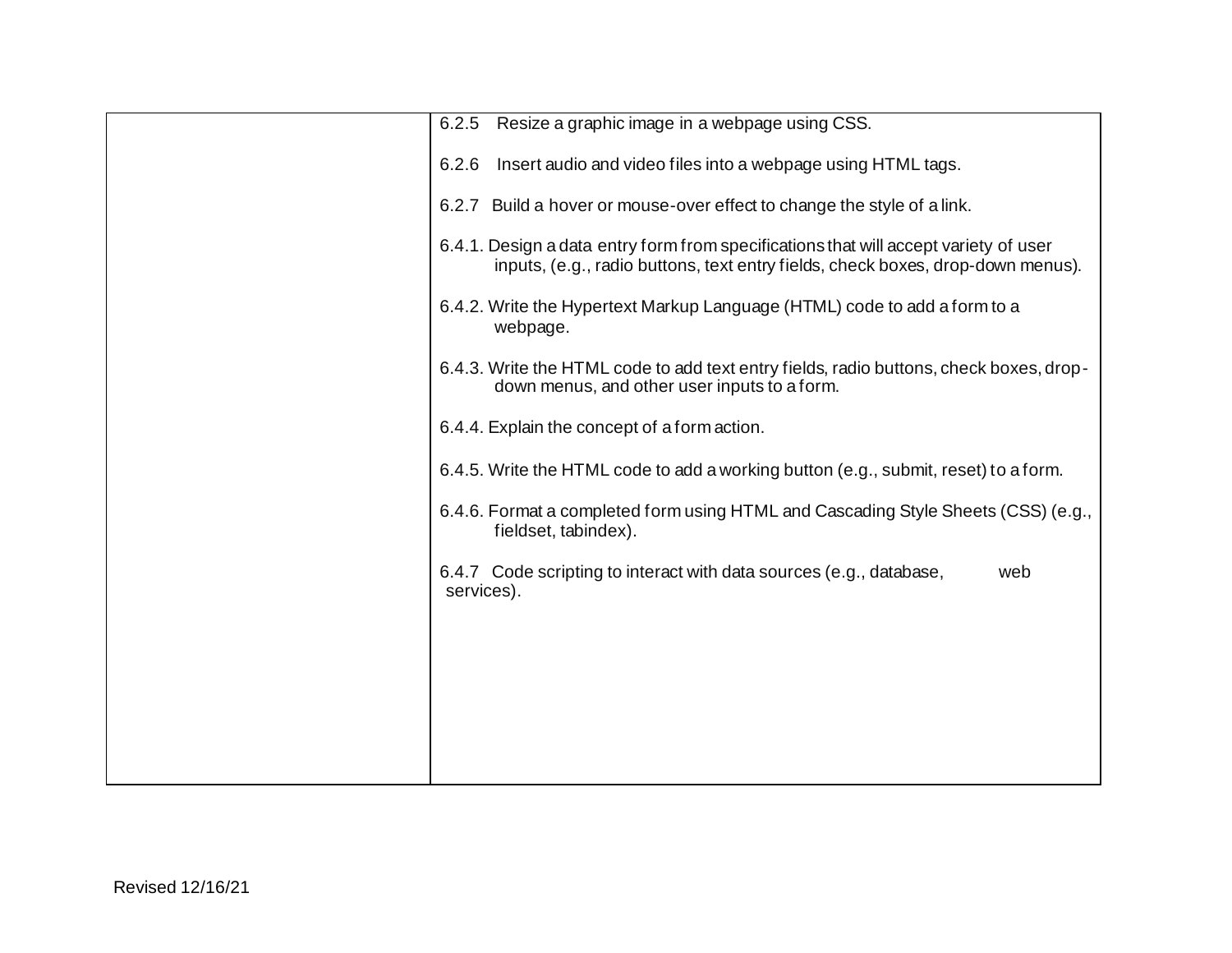| 5. Design and build a Web site<br>including page layout and<br>navigation using appropriate<br>web tools. | 6.5.1. Implement web programming standards and protocols (e.g., World Wide Web<br>Consortium [W3C], Hypertext Markup Language [HTML]<br>5). |
|-----------------------------------------------------------------------------------------------------------|---------------------------------------------------------------------------------------------------------------------------------------------|
|                                                                                                           | 6.5.2. Plan a website's structure for navigation and usability.                                                                             |
|                                                                                                           | 6.5.3. Utilize standard web programming languages (e.g., markup, scripting<br>languages) in website development.                            |
|                                                                                                           | 6.5.4. Install and configure a content management system (CMS).                                                                             |
|                                                                                                           | 6.5.5. Select an integrated development environment (IDE).                                                                                  |
|                                                                                                           |                                                                                                                                             |
|                                                                                                           |                                                                                                                                             |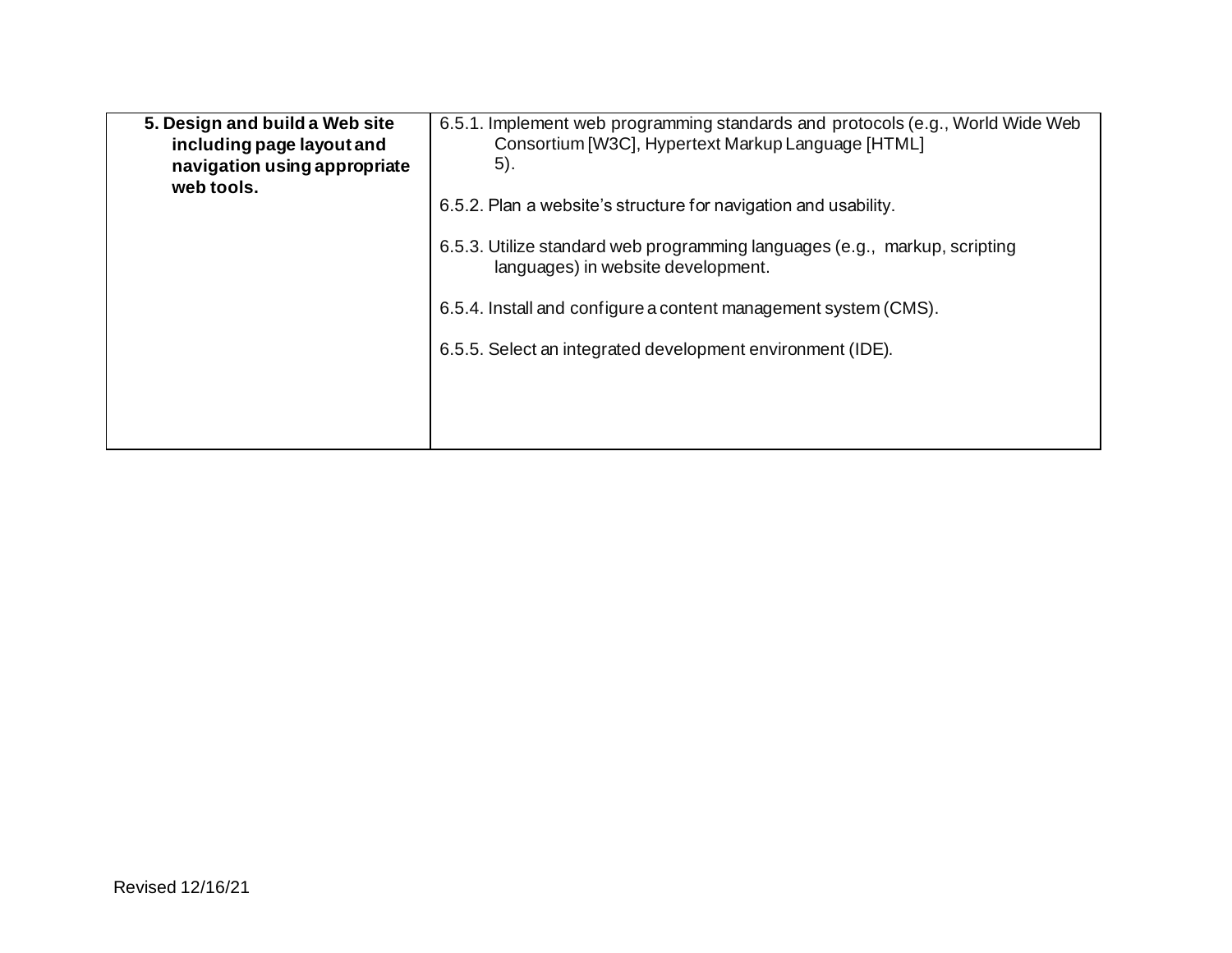| 6.5.6. Create and edit a webpage template.                                                                                                  |
|---------------------------------------------------------------------------------------------------------------------------------------------|
| 6.5.7. Create and attach cascading style sheets (CSS).                                                                                      |
| 6.5.8. Format website layout (e.g., targeted platforms, text formatting, background<br>color, text, tables, lists, if rames).               |
| 6.5.9. Incorporate audio and video, forms, and links on a website.                                                                          |
| 6.5.10. Develop and execute usability tests on a completed website, checking for<br>information accessibility, ease of use, and navigation. |
| 6.5.11. Code a website for cross-platform and crossbrowser compatibility and<br>validation.                                                 |
| 6.5.12 Publish the completed website to a web server.                                                                                       |
|                                                                                                                                             |
|                                                                                                                                             |

**3. Graphical Web Site Design:** CTAN alignment with the Tech Prep Interactive Media Pathway in the Career Field Technical Content Standards of the Ohio Department of Education.

Course Description: Graphical Web Site Design concentrates on the development and Management of Web sites using a WYSIWYG Web site management tool. Students create a multimedia Web site from the project planning stage through usability testing.

Advising Notes: Graphical Web Site Design is a course designed to use software such as Adobe Dreamweaver to create and manage a Web site.

Semester Credits: 3

Revised 12/16/21 Alignment: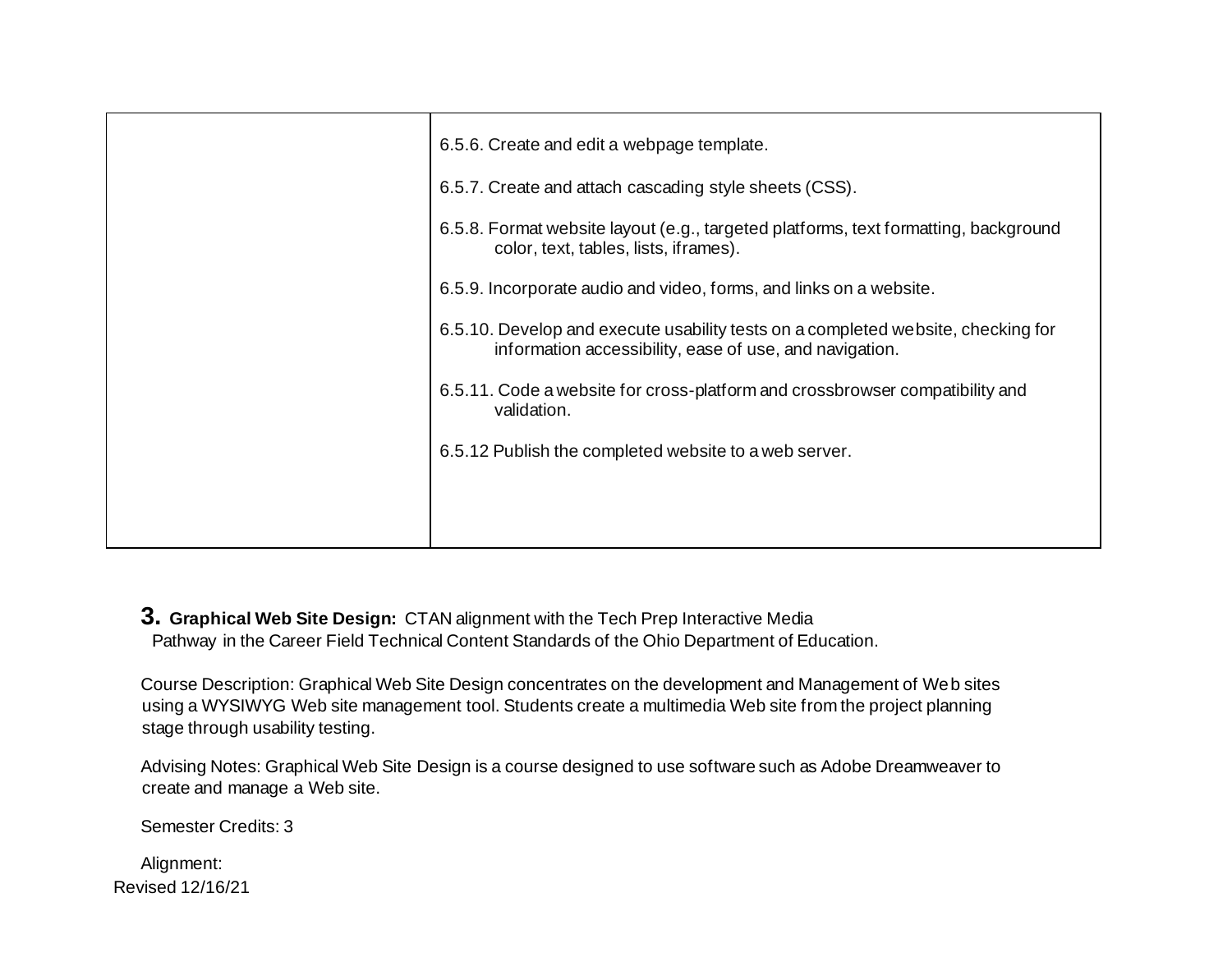| <b>Learning Outcomes</b>                                                                    | <b>Outcomes and/or Competencies in ODE's</b><br><b>REVISED Career Field Technical Content Standards</b>                                  |
|---------------------------------------------------------------------------------------------|------------------------------------------------------------------------------------------------------------------------------------------|
| The student will be able to:                                                                |                                                                                                                                          |
| 1. Understand customer needs,<br>information requirements and<br>project scope for Web site | 7.1.1 Identify the types and uses of interactive media environments (e.g., web-based,  <br>kiosks, games, mobile devices, video, print). |
| development                                                                                 | 7.1.8 Analyze the social and cultural implications of interactive media.                                                                 |

| 7.1.9 Identify major applications for interactive media (e.g., sales and marketing,<br>interactive advertising, education, corporate training, corporate communications,<br>distance learning, news, entertainment). |
|----------------------------------------------------------------------------------------------------------------------------------------------------------------------------------------------------------------------|
| 7.1.10 Identify specific uses for interactive media in each potential market.                                                                                                                                        |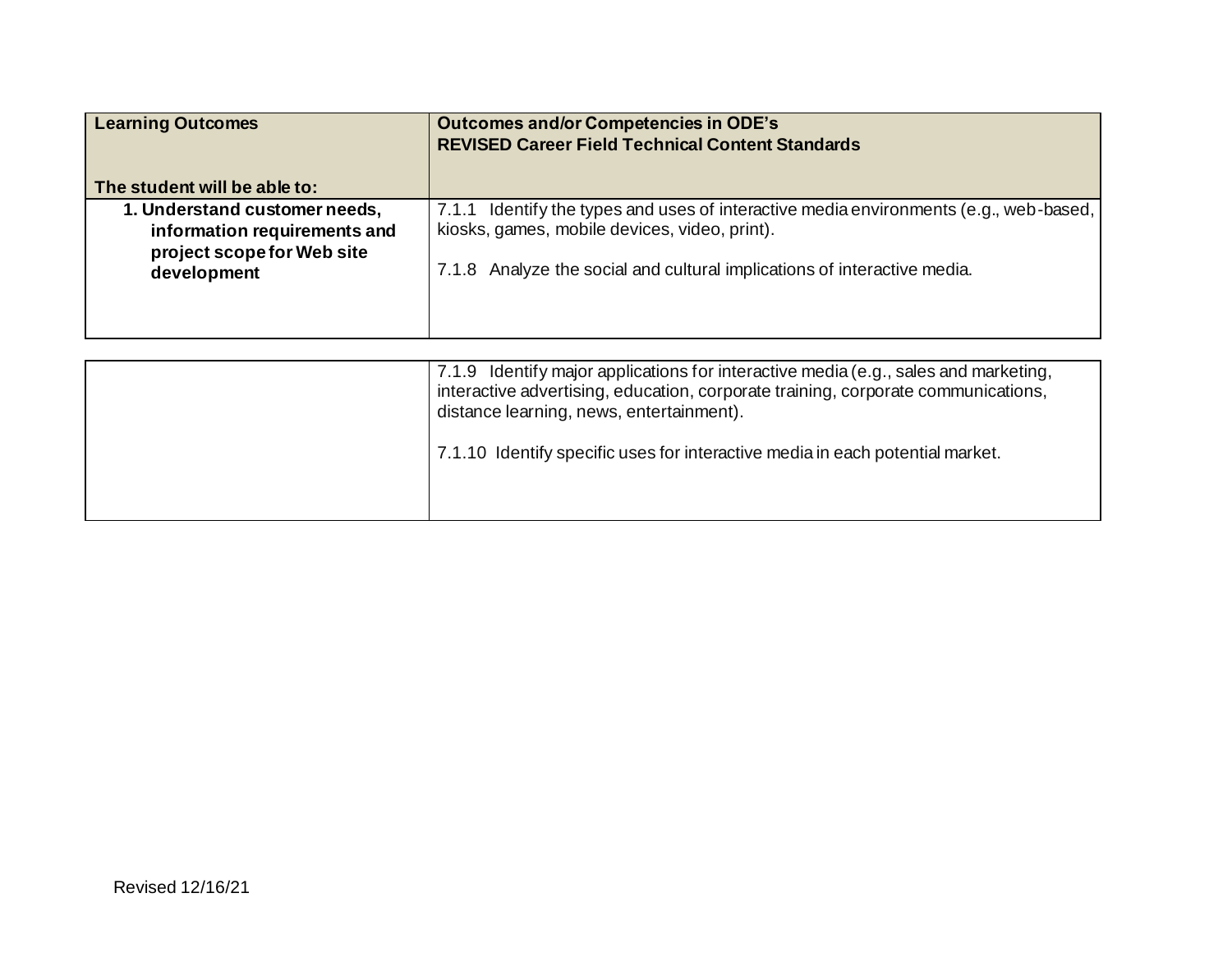| 2. Create and maintain a Web site | 6.1.3 Format the text of a webpage in a                                                                                                                                 |
|-----------------------------------|-------------------------------------------------------------------------------------------------------------------------------------------------------------------------|
| using industry standard Web       | WYSIWYG(What You See Is What You Get) editor and in a text editor using HTML                                                                                            |
| development and management        | formatting tags (e.g., hyperlink, e-mail, table formatting, graphic attributes).                                                                                        |
| software                          |                                                                                                                                                                         |
|                                   | 6.1.5 Create and format ordered and unordered lists on a webpage using HTML list<br>formatting tags.                                                                    |
|                                   | 6.1.6 Create and format a table in a webpage using HTML table formatting tags and<br>attributes.                                                                        |
|                                   | 6.1.7 Integrate styles (e.g., inline or external Cascading Style Sheets [CSS]).                                                                                         |
|                                   | 6.2.1. Create absolute links and relative links.                                                                                                                        |
|                                   | 6.2.2. Write a Hypertext Markup Language (HTML) anchor that links to another<br>section of the same webpage.                                                            |
|                                   | 6.2.3. Create hyperlinks that send e-mail messages and download files.                                                                                                  |
|                                   | 6.2.4 Insert image and wrap text around the image using Cascading Style Sheets<br>$(CSS)$ .                                                                             |
|                                   | Resize a graphic image in a webpage using CSS.<br>6.2.5                                                                                                                 |
|                                   | Insert audio and video files into a webpage using HTML tags.<br>6.2.6                                                                                                   |
|                                   | 6.2.7 Build a hover or mouse-over effect to change the style of<br>a link.                                                                                              |
|                                   | 6.4.1. Design a data entry form from specifications that will accept variety of user<br>inputs, (e.g., radio buttons, text entry fields, check boxes, drop-down menus). |
|                                   | 6.4.2. Write the Hypertext Markup Language (HTML) code to add a form to a<br>webpage.                                                                                   |
|                                   |                                                                                                                                                                         |
|                                   |                                                                                                                                                                         |
|                                   |                                                                                                                                                                         |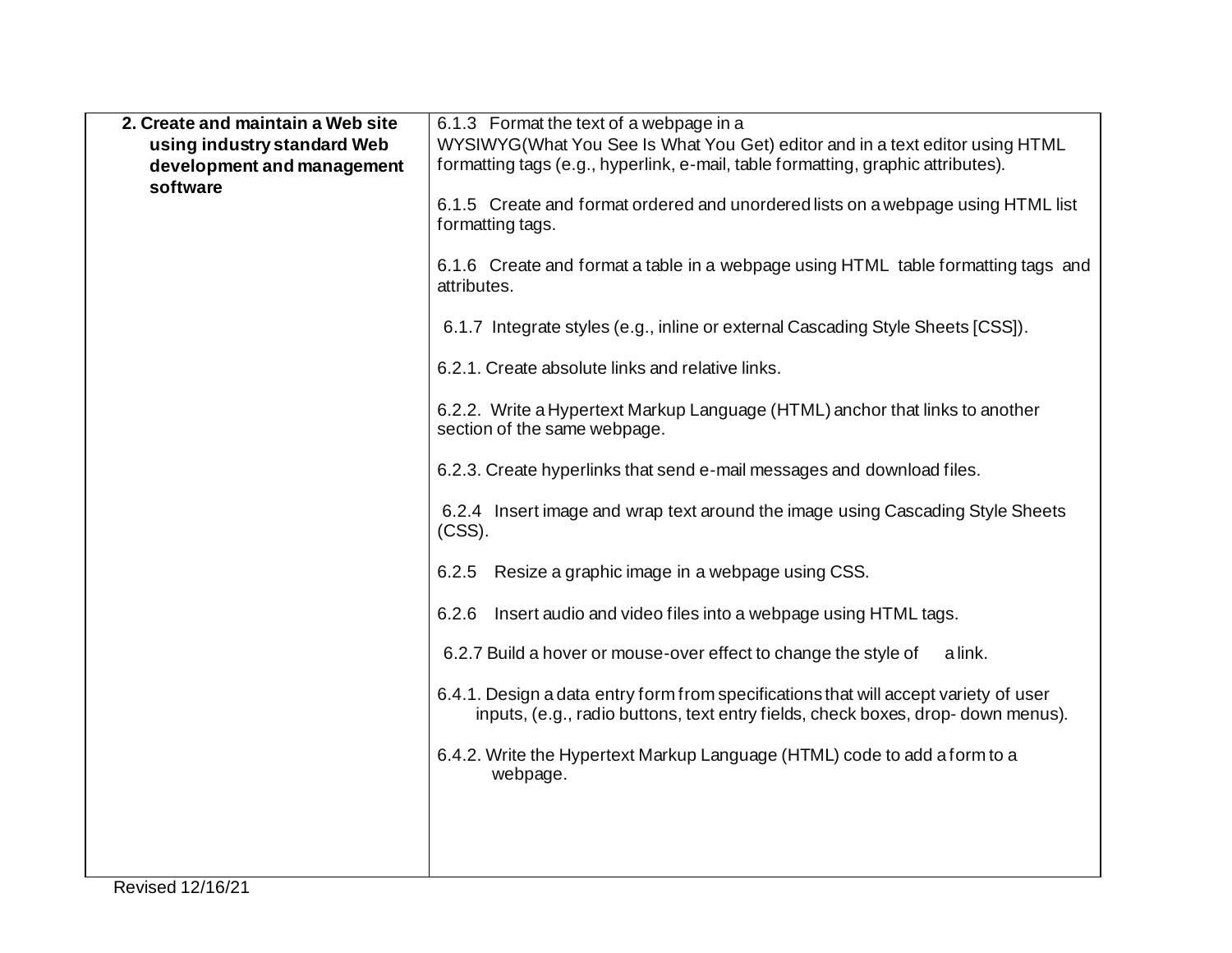| 6.4.3. Write the HTML code to add text entry fields, radio buttons, check boxes, drop-<br>down menus, and other user inputs to a form. |
|----------------------------------------------------------------------------------------------------------------------------------------|
| 6.4.4. Explain the concept of a form action.                                                                                           |
| 6.4.5. Write the HTML code to add a working button (e.g., submit, reset) to a form.                                                    |
| 6.4.6. Format a completed form using HTML and Cascading Style Sheets (CSS) (e.g.,<br>fieldset, tabindex).                              |
| Code scripting to interact with data sources (e.g., database, web services).<br>6.4.7                                                  |
|                                                                                                                                        |
|                                                                                                                                        |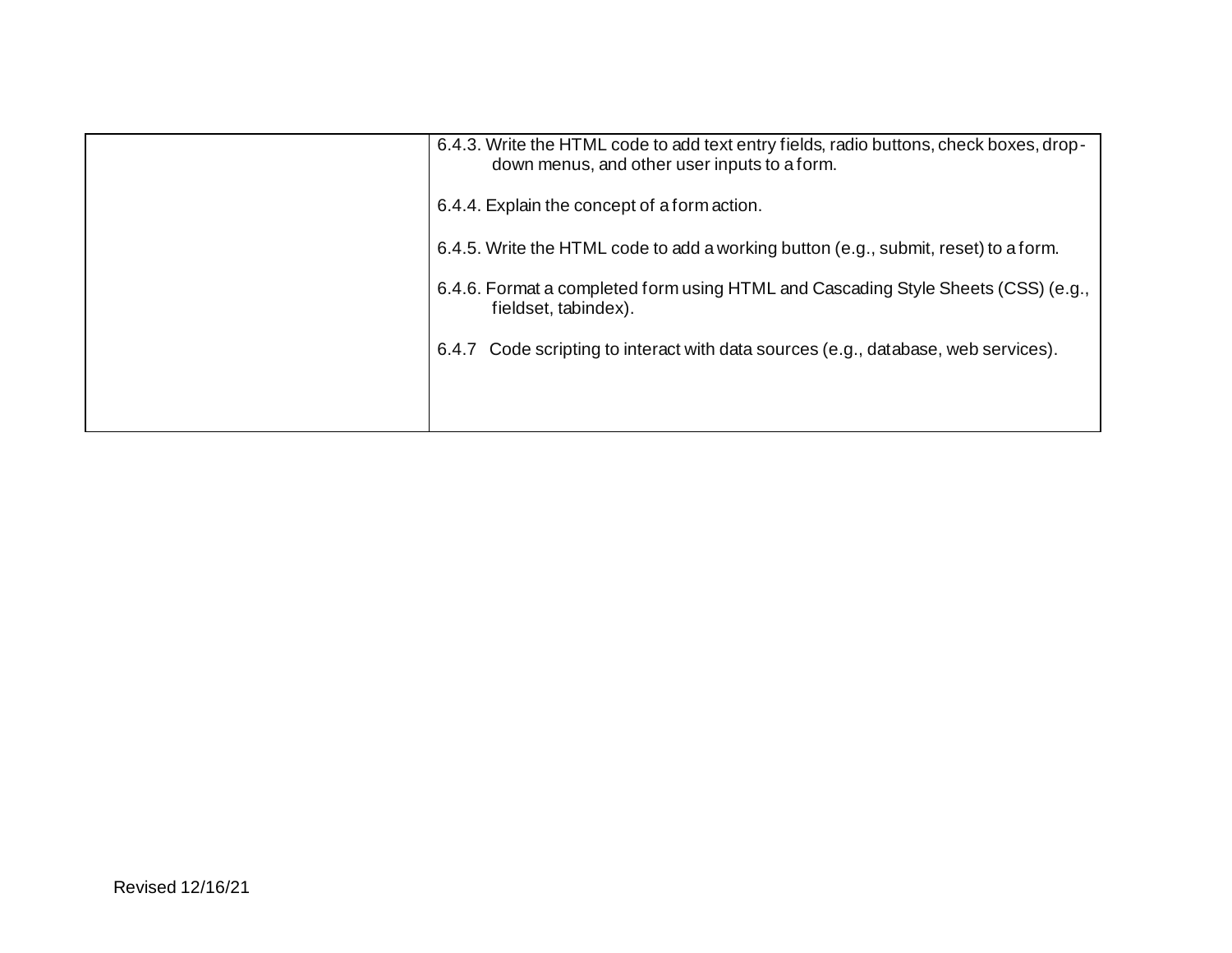| 3. Create a page layout using          | 6.5.1. Implement web programming standards and protocols (e.g., World Wide Web                                                              |
|----------------------------------------|---------------------------------------------------------------------------------------------------------------------------------------------|
| industry standard Web                  | Consortium [W3C], Hypertext Markup Language [HTML]                                                                                          |
| development and management<br>software | 5).                                                                                                                                         |
|                                        | 6.5.2. Plan a website's structure for navigation and usability.                                                                             |
|                                        | 6.5.3. Utilize standard web programming languages (e.g., markup, scripting<br>languages) in website development.                            |
|                                        | 6.5.4. Install and configure a content management system (CMS).                                                                             |
|                                        | 6.5.5. Select an integrated development environment (IDE).                                                                                  |
|                                        | 6.5.6. Create and edit a webpage template.                                                                                                  |
|                                        | 6.5.7. Create and attach cascading style sheets (CSS).                                                                                      |
|                                        | 6.5.8. Format website layout (e.g., targeted platforms, text formatting, background<br>color, text, tables, lists, if rames).               |
|                                        | 6.5.9. Incorporate audio and video, forms, and links on a website.                                                                          |
|                                        | 6.5.10. Develop and execute usability tests on a completed website, checking for<br>information accessibility, ease of use, and navigation. |
|                                        | 6.5.11. Code a website for cross-platform and crossbrowser compatibility and<br>validation.                                                 |
|                                        |                                                                                                                                             |
|                                        |                                                                                                                                             |
|                                        |                                                                                                                                             |
|                                        |                                                                                                                                             |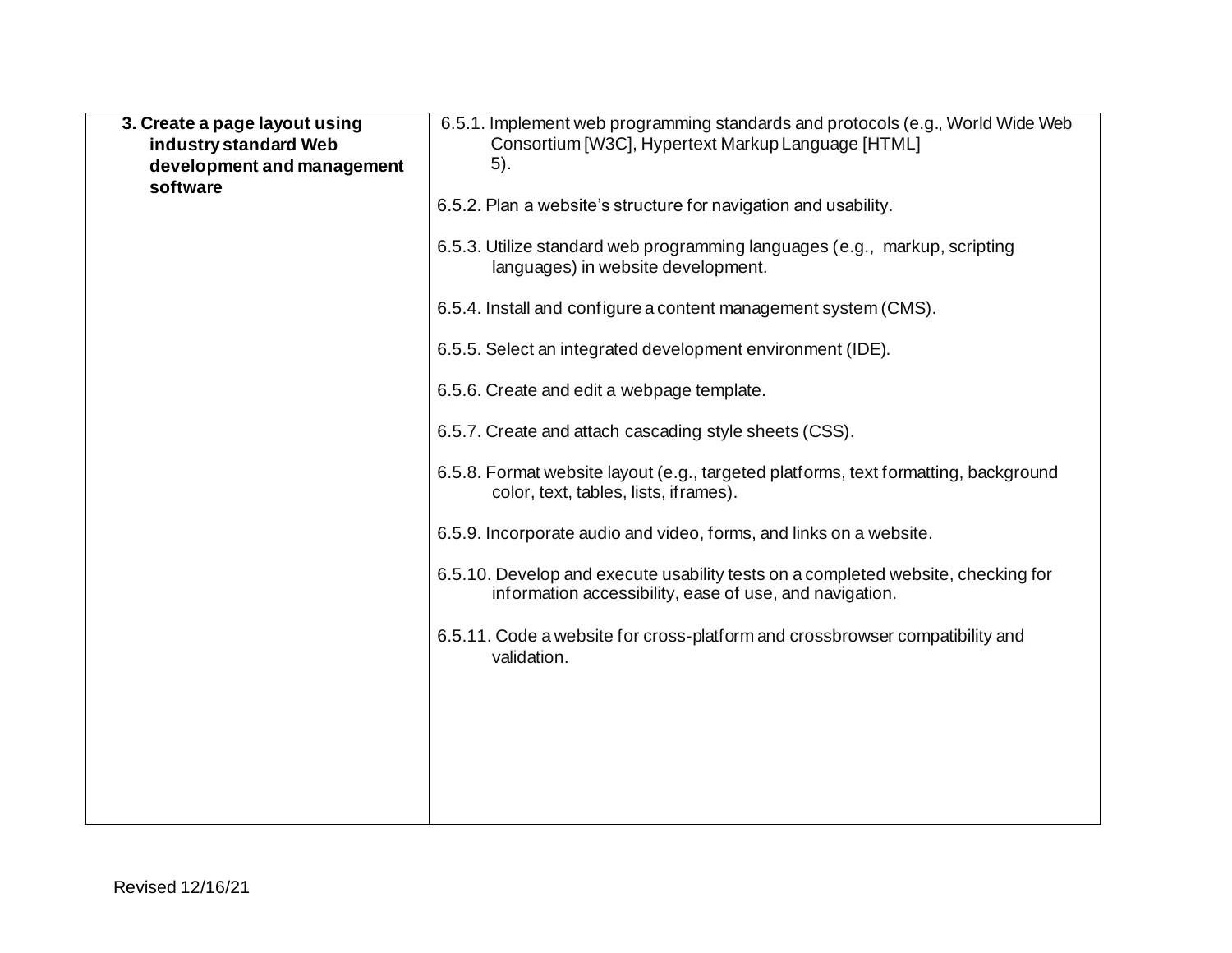|                                                    | 6.5.12 Publish the completed website to a<br>web server.                                                                               |
|----------------------------------------------------|----------------------------------------------------------------------------------------------------------------------------------------|
| 4. Add multimedia elements to a<br><b>Web site</b> | 7.2.8. Describe music, video, and special<br>effects to be used.                                                                       |
|                                                    | 7.2.9. Provide a sample layout to stakeholders for review.                                                                             |
|                                                    | 7.2.10. Select and create visual design elements appropriate for the intended audience<br>and use.                                     |
| 5. Understand a Web site usability<br>test         | 2.12.2.<br>Develop a test system that accurately mimics external interfaces.                                                           |
|                                                    | 2.12.3.<br>Develop test cases that are realistic, compare with expect performance,<br>and include targeted platforms and device types. |
|                                                    | Develop, perform, and document usability and testing integration.<br>2.12.4.                                                           |
|                                                    | Make corrections indicated by test results.<br>2.12.5.                                                                                 |

**4. Digital Video Production:** CTAN alignment with the Tech Prep Interactive Media Pathway in the Career Field Technical Content Standards of the Ohio Department of Education.

Course Description: Digital Video focuses on the development of video from the preproduction process through the production and post-production phases. Students plan, shoot, edit, and distribute a video as part of a production team. Topics include preparing a script, developing a shot list, videography, editing footage, adding sound tracks, exporting and rendering video for various uses in various formats.

Advising Notes: This course may use several editing platforms and equipment.

Semester Credit Hours: 3

Alignment:

|                          | Outcomes and/or Competencies in ODE's                   |
|--------------------------|---------------------------------------------------------|
| <b>Learning Outcomes</b> | <b>REVISED Career Field Technical Content Standards</b> |
|                          |                                                         |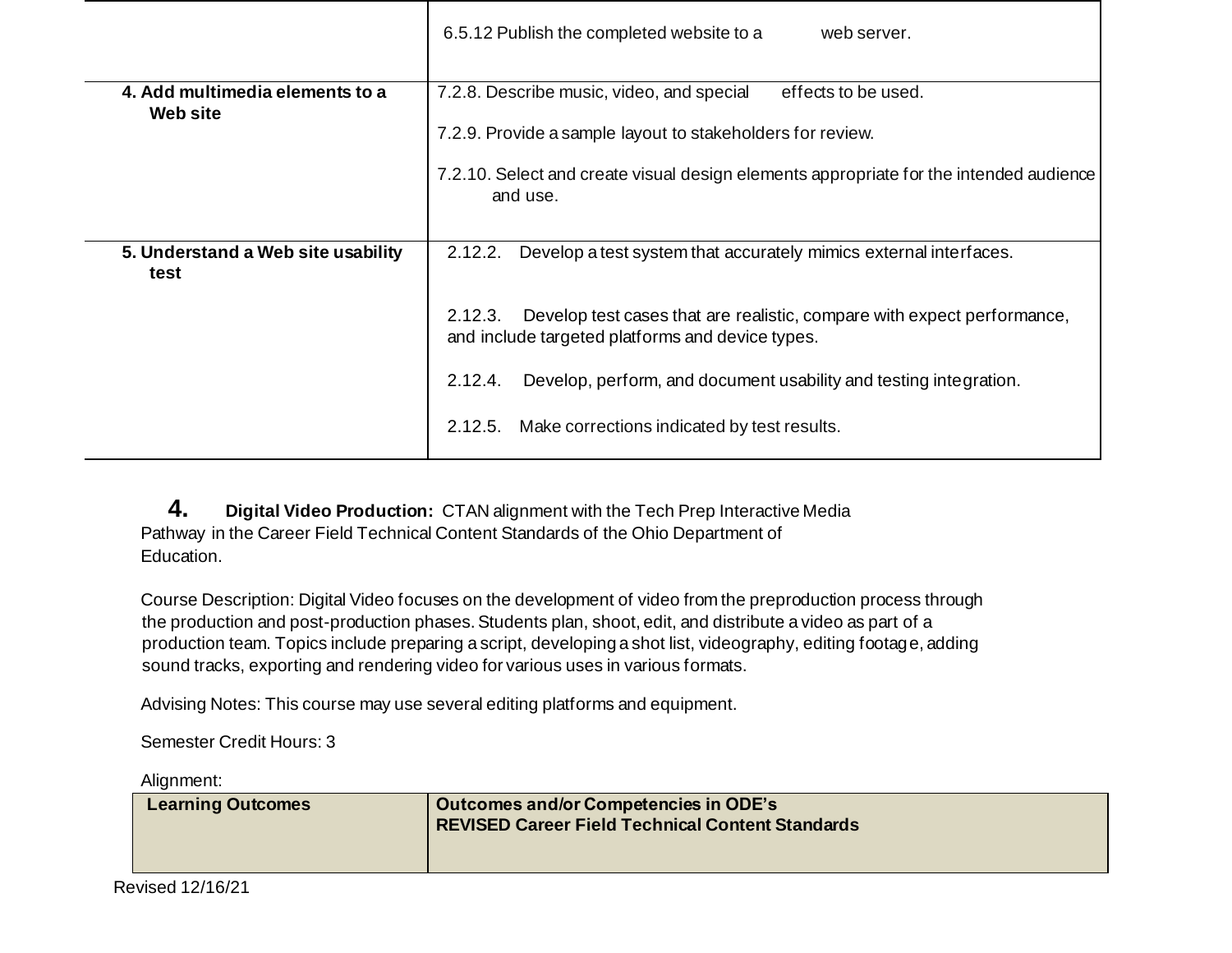| The student will be able to: |                                                                            |
|------------------------------|----------------------------------------------------------------------------|
| 1. Provide technical support | 7.7.1. Identify equipment and other production needs.                      |
| tasks of video               | 7.7.2. Analyze the script and storyboard to develop a production schedule. |
| preproduction                | 7.7.5 Select a linear or nonlinear editing system and edit the video.      |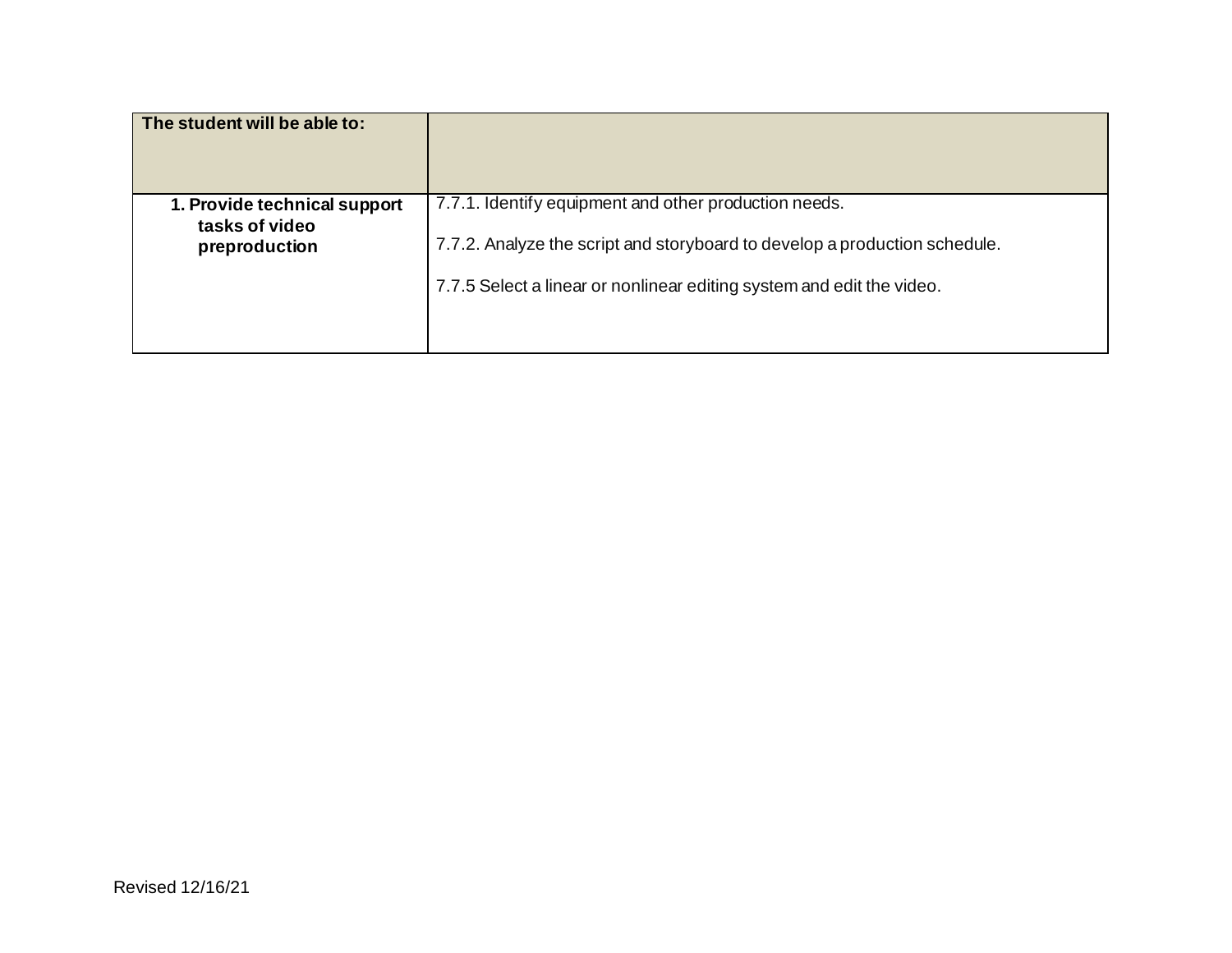| 2. Analyze the relationship           | Production: Produce interactive media.                                                           |
|---------------------------------------|--------------------------------------------------------------------------------------------------|
| between the various                   |                                                                                                  |
| members of a video<br>production team | 7.3.4. Select the media elements to be used (e.g., sound, video, graphics, text,<br>animation).  |
|                                       | 7.3.5. Generate text for multi-image presentations (e.g., title graphics, charts, graphs).       |
|                                       | 7.3.6. Incorporate graphics (e.g., digital, handdrawn, photographic).                            |
|                                       | 7.3.7. Incorporate computer animation.                                                           |
|                                       | 7.3.8. Prepare and integrate photographic images and special effects with graphic<br>images.     |
|                                       | 7.3.9. Incorporate video footage.                                                                |
|                                       | 7.3.10. Edit video footage.                                                                      |
|                                       | 7.3.11. Record and/or acquire sound track (e.g., narrative, voiceover, sound effects,<br>music). |
|                                       | 7.3.12. Integrate sound with visuals.<br>Produce, test, debug, and archive final product.        |
|                                       |                                                                                                  |
| 3. Operate video cameras,             | shoot the video.<br>7.7.4 Select a video recording format and                                    |
| camcorders, and other                 |                                                                                                  |
| equipment                             |                                                                                                  |
| 4. Identify video formats             | shoot the video.<br>7.7.4 Select a video recording format and                                    |
| characteristics, benefits,            |                                                                                                  |
| and limitations                       |                                                                                                  |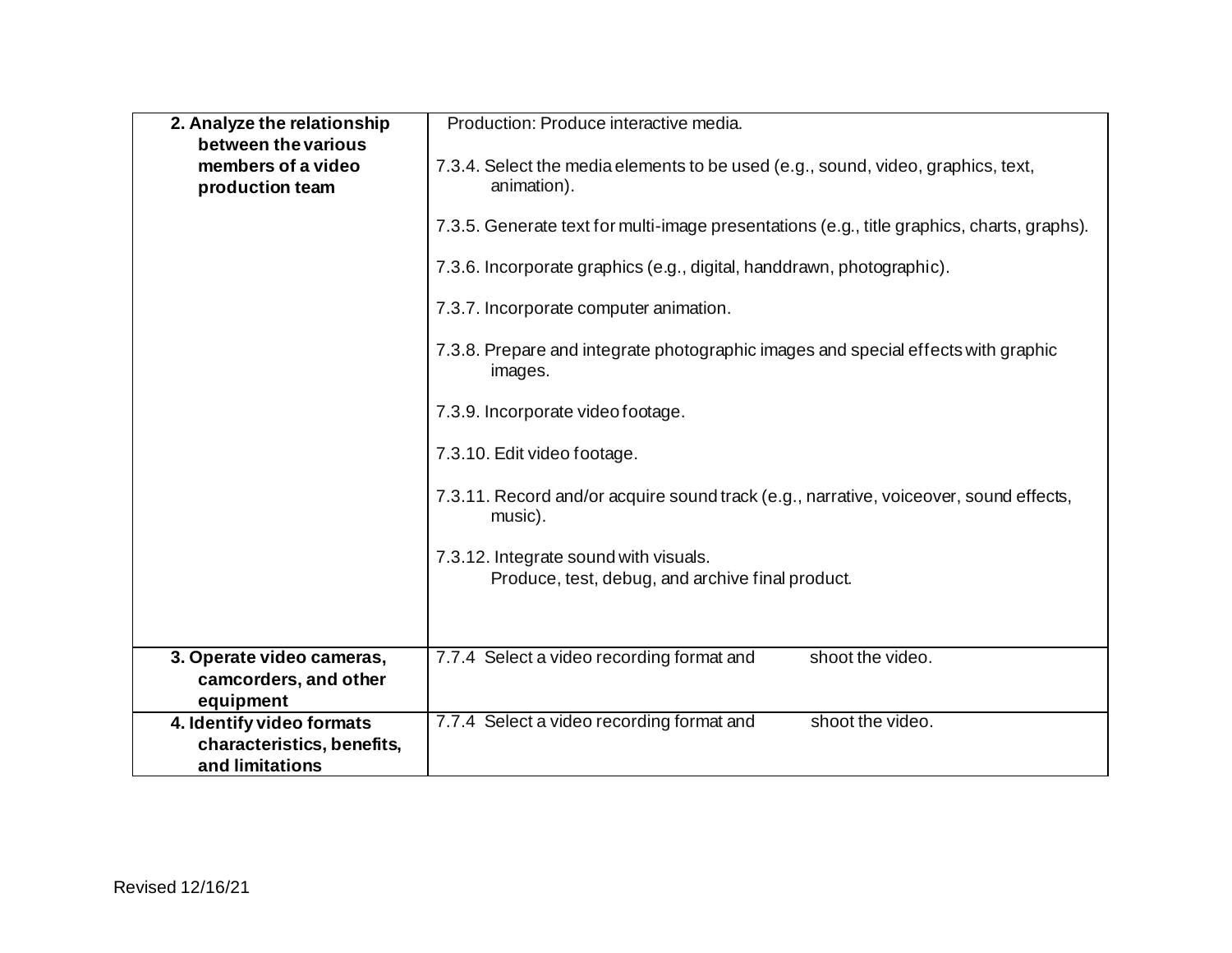| 5. Edit digital video including<br>adding sounds, still<br>images, and sound                    | 7.7.3. Add transitions (e.g., dissolves, wipes, cuts), titles, special effects, and digital<br>effects.<br>7.7.4. Add a sound track, narration, and/or voiceover. |
|-------------------------------------------------------------------------------------------------|-------------------------------------------------------------------------------------------------------------------------------------------------------------------|
| 6. Import and export digital<br>video                                                           | 7.7.8 Export video to desired medium.                                                                                                                             |
| 7. Utilize a video production<br>cycle for pre-production,<br>production, and<br>postproduction | 7.7.2. Analyze the script and storyboard to develop a production<br>schedule.<br>7.7.8 Export video to desired medium.                                            |

**5. 3D Modeling and Animation**: CTAN alignment with the Interactive Media Pathway in the Career Field Technical Content Standards of the Ohio Department of Education.

**General Course Description:**This course covers the basics of 3-D modeling and animation techniques, including lighting/shadow, textures and cameras. Students learn to identify and use an industry standard 3-D development environment to create characters and graphics.

**Semester Credit Hours:** 3 **Alignment:** 

| <b>Learning Outcomes</b>     | Competencies and/or Descriptors from the Interactive<br>Media Pathway of the Career Field Technical Content Standards - New 2014 Version |
|------------------------------|------------------------------------------------------------------------------------------------------------------------------------------|
| The student will be able to: |                                                                                                                                          |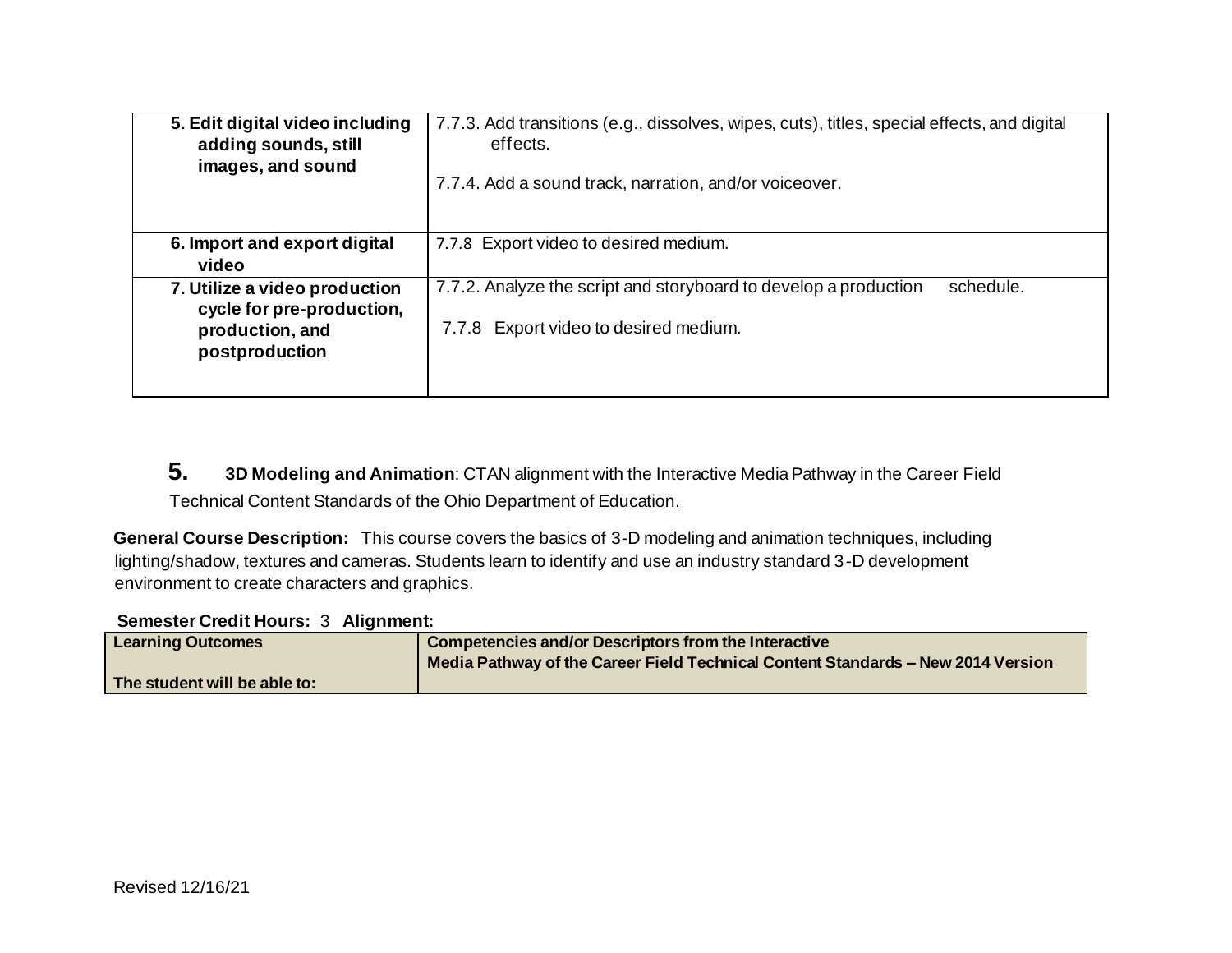| 1. Utilize the interface and tools of<br>industry standard 3-D Animation | 7.6.2. Import 2D or 3D assets.                                                                      |
|--------------------------------------------------------------------------|-----------------------------------------------------------------------------------------------------|
| development environments*                                                | 7.6.3. Create key frames and apply tweens and paths.                                                |
|                                                                          | 7.6.4. Create special effects and virtual navigation.                                               |
|                                                                          | 7.6.5. Create 2D or 3D environments.                                                                |
|                                                                          | 7.6.6. Render and export animations.                                                                |
| 2. Apply the principles of 3-D modeling*                                 | 7.6.5. Create 2D or 3D environments.                                                                |
|                                                                          | 7.6.7 Create objects using polygon modeling techniques and apply edge<br>loops to complex surfaces. |
| 3. Create, Texture and Render 3-D                                        | 7.6.5. Create 2D or 3D environments.                                                                |
| models using industry standard<br>development environments*              | 7.6.6. Render and export animations.                                                                |
|                                                                          | 7.6.2. Import 2D or 3D assets.                                                                      |
|                                                                          | 7.6.8 Apply textures to environments and objects.                                                   |
| 4. Perform basic and advanced 3-D                                        | 7.6.3. Create key frames and apply tweens and paths.                                                |
| animation and image generation<br>techniques*                            | 7.6.6. Render and export animations.                                                                |
|                                                                          | 7.6.9 Apply principles of animation.                                                                |
|                                                                          |                                                                                                     |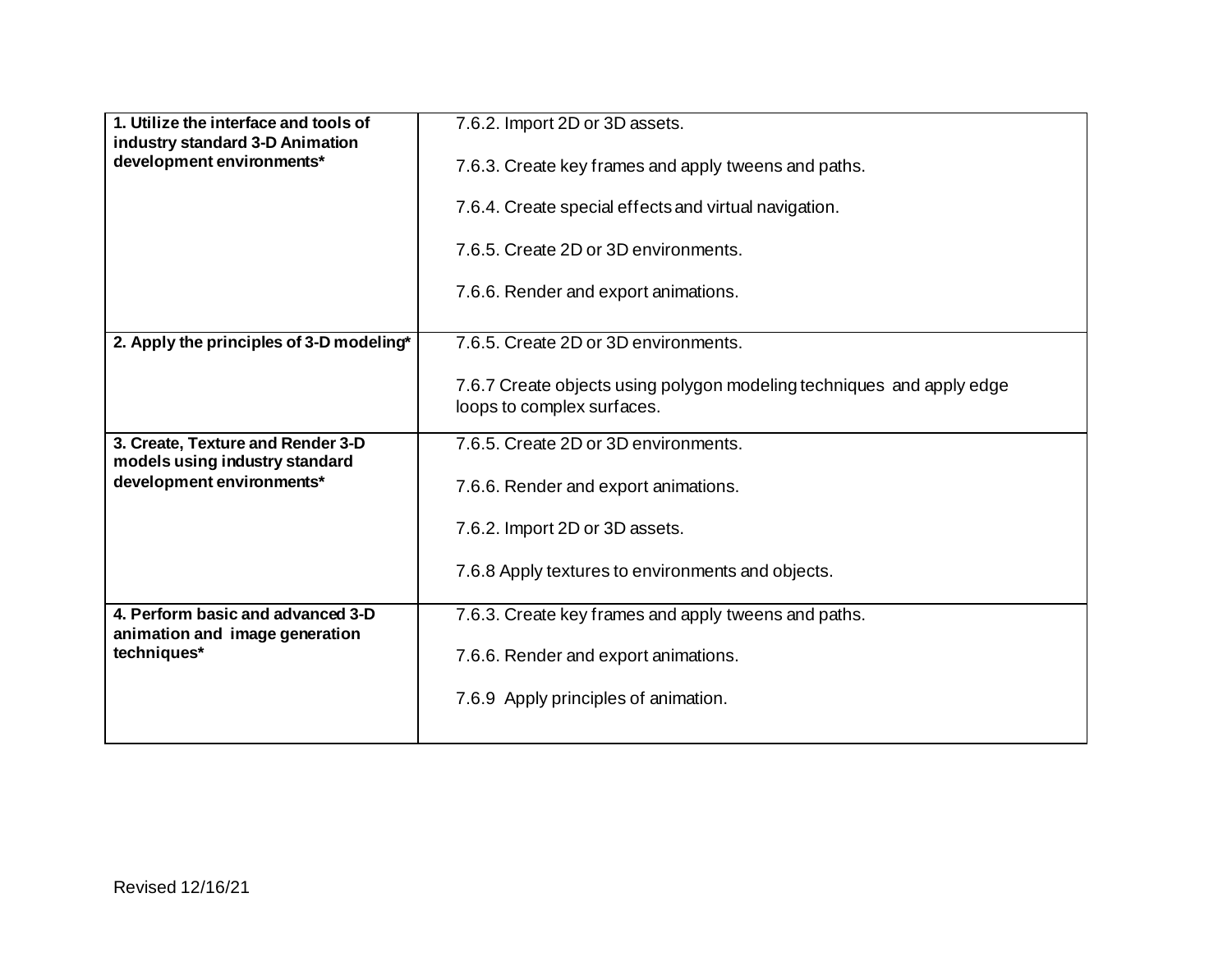**6. Electronic Publishing:** CTAN alignment with the Tech Prep Interactive Media Pathway in the Career Field Technical Content Standards of the Ohio Department of Education.

**Course Description**: Electronic publishing focuses on the creation of print and electronic documents using industry-standard page-layout software. Students learn to plan, create and distribute electronic publications.

## **Semester Credit Hours**: 3

 **All Learning Outcomes are essential, and must be taught.** 

 **Alignment:** 

| <b>Learning Outcomes</b>     | <b>Competencies and/or Descriptors from the Tech Prep Interactive Media</b> |
|------------------------------|-----------------------------------------------------------------------------|
|                              | <b>Pathway of the Career Field Technical Content Standards</b>              |
| The student will be able to: |                                                                             |
|                              |                                                                             |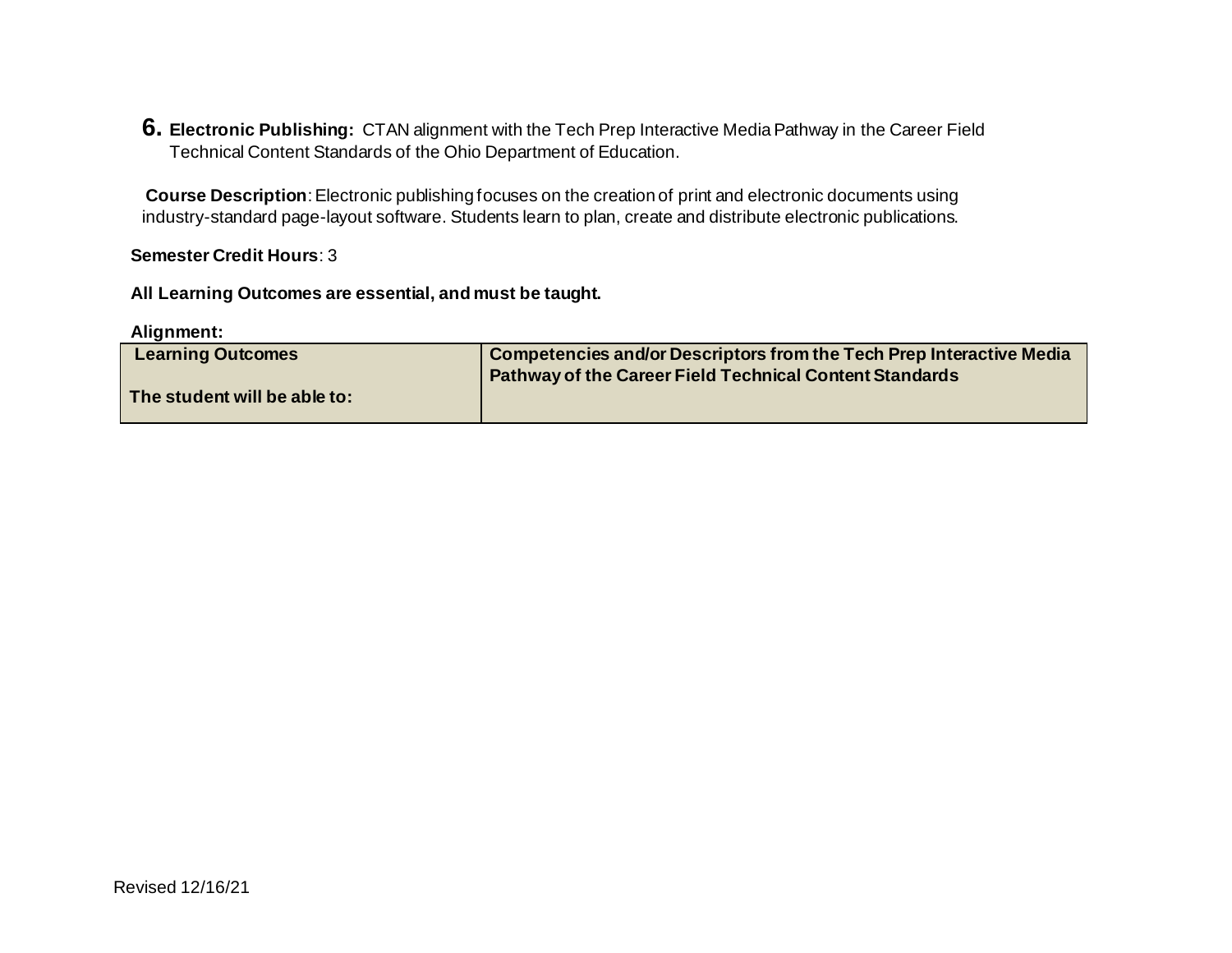| 1. Plan page-layout projects*                                         | 2.9.1. Identify and incorporate branding strategies.                                                                                                 |
|-----------------------------------------------------------------------|------------------------------------------------------------------------------------------------------------------------------------------------------|
|                                                                       | 2.9.2. Determine the scope and purpose of the project.                                                                                               |
|                                                                       | 2.9.3. Determine the target audience, client needs,<br>expected outcomes, objectives, and budget.                                                    |
|                                                                       | 2.9.4. Develop a conceptual model and design brief for the project.                                                                                  |
|                                                                       | 2.9.5. Develop a timeline, communication plan, task breakdown, costs<br>(e.g., equipment, labor), deliverables, and responsibilities for completion. |
|                                                                       | 2.9.6. Develop and present a comprehensive proposal to stakeholders.<br>7.4.1. Identify the purpose and intended audience of graphics.               |
|                                                                       | 7.2.5. Make preliminary sketches showing placement of images and text<br>on screen.                                                                  |
|                                                                       | 7.2.9. Provide a sample layout to stakeholders for review.                                                                                           |
|                                                                       |                                                                                                                                                      |
|                                                                       |                                                                                                                                                      |
|                                                                       |                                                                                                                                                      |
|                                                                       |                                                                                                                                                      |
|                                                                       |                                                                                                                                                      |
| 2. Choose appropriate media elements to<br>meet project output needs* | 7.4.2. Select color, shape, size, and texture of objects.                                                                                            |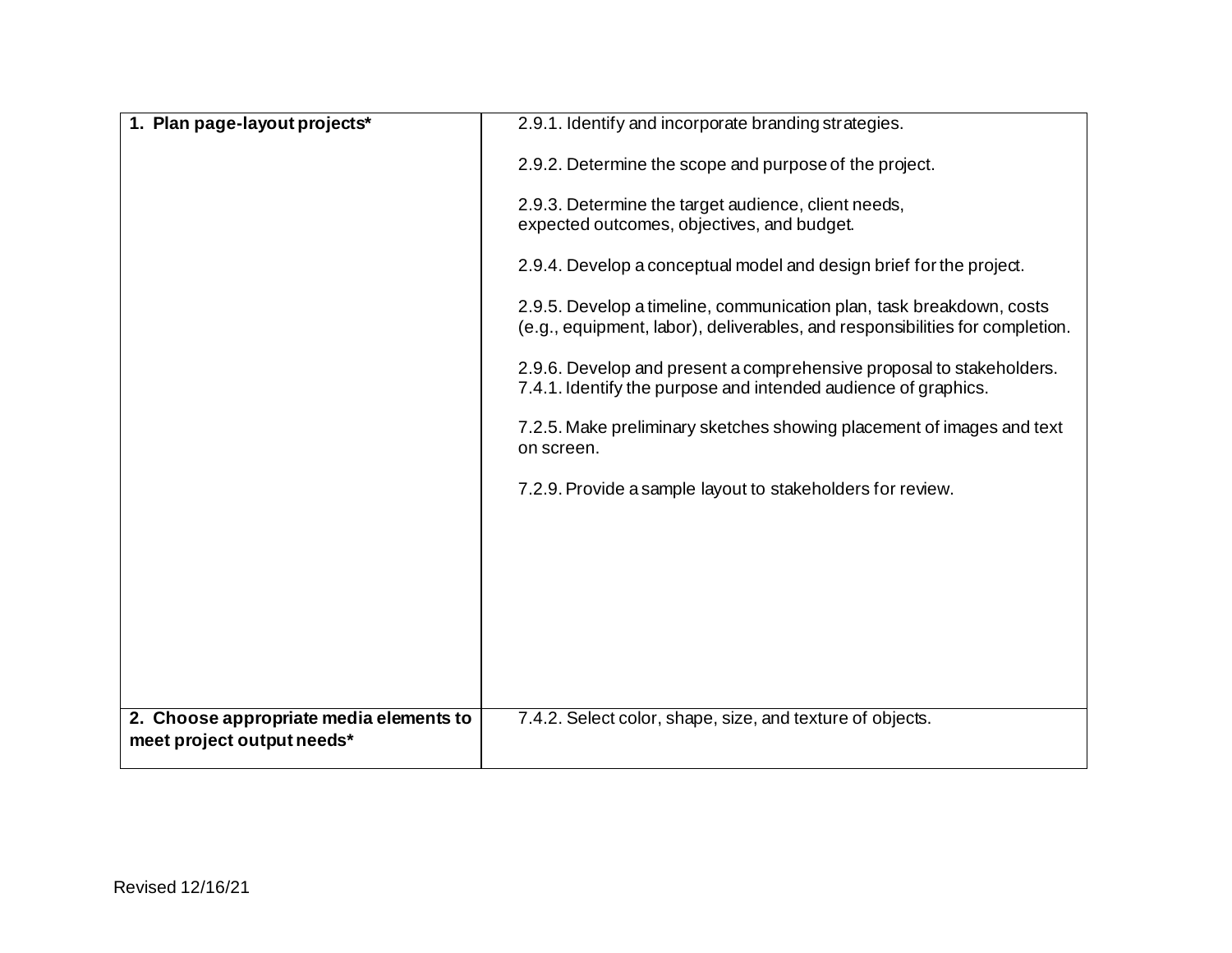|                              | 7.4.3. Create or acquire graphics.                                                                                     |
|------------------------------|------------------------------------------------------------------------------------------------------------------------|
|                              | 7.4.4. Manipulate and layer objects.                                                                                   |
|                              | 7.4.5. Differentiate between vector and raster images.                                                                 |
|                              | 7.4.6. Select an appropriate graphic file format and resolution.                                                       |
|                              | 7.4.7. Optimize and export graphics files for intended use.                                                            |
|                              | 7.4.8. Select graphic software applications.                                                                           |
|                              | 7.4.9. Manipulate graphic objects.                                                                                     |
|                              | 7.4.10. Compress and decompress graphic files.                                                                         |
|                              | 7.2.10. Select and create visual design elements appropriate for the<br>intended audience and use.                     |
|                              |                                                                                                                        |
|                              |                                                                                                                        |
|                              |                                                                                                                        |
| 3. Understand color models * | 7.4.11. Describe and select color profiles<br>(e.g., Red Green Blue [RGB], Cyan Magenta<br>Yellow Key [CMYK], Pantone) |
|                              | 7.2.7. Provide information on color schemes.                                                                           |
|                              | 7.4.12 Apply color theory.                                                                                             |